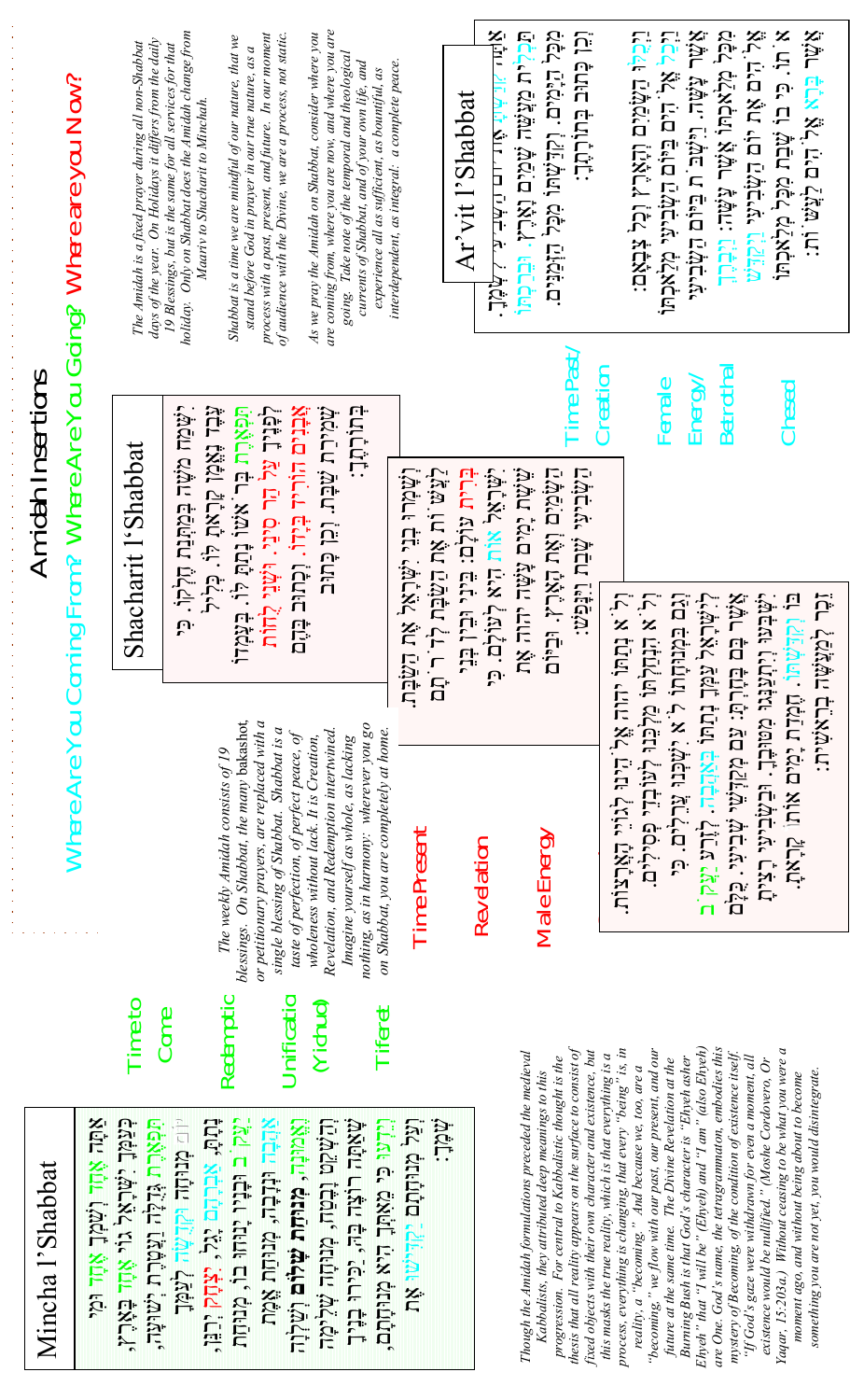|                          | Where Are You Coming From? Where Are You Going? Where are you Now?            | As you pray the Amidah, consider the insertions for the                                                              | Sample the suggestions on the next page, if you are moved<br>other parts of Shabbat as you locate yourself in holy time.<br>to, as you lead yourself up to the blessing of Shabbat | The colors indicate words and themes with Kabbalistic<br>connected with the themes to the left of the prayers.<br>significance interspersed in the prayers. They are        | Ar'vit l'Shabbat                                                                                                                                                                                                                                                         | You sanctified the seventh day for Your  | heavens and the earth, blessing it above all<br>glory, consummation of creating the                                                                | other days, sanctifying it above all other<br>times. Thus it is written in your Torah:                                                                                                                                                                                                                | The heavens and the earth, and all they                               | contain, were completed. On the seventh<br>day God finished the work which He had                                                                                                                                                                                                                 | been doing; He ceased on the seventh day<br>from all the work which He had done.        | called it holy, because on it He ceased<br>Then God blessed the seventh day and                                                                   | from all His work of creation                                                                                                                                                                                                            | Time Past / Creation                                                                                                                                                                                                 | Female Energy/Betrothal/Chesed |
|--------------------------|-------------------------------------------------------------------------------|----------------------------------------------------------------------------------------------------------------------|------------------------------------------------------------------------------------------------------------------------------------------------------------------------------------|-----------------------------------------------------------------------------------------------------------------------------------------------------------------------------|--------------------------------------------------------------------------------------------------------------------------------------------------------------------------------------------------------------------------------------------------------------------------|------------------------------------------|----------------------------------------------------------------------------------------------------------------------------------------------------|-------------------------------------------------------------------------------------------------------------------------------------------------------------------------------------------------------------------------------------------------------------------------------------------------------|-----------------------------------------------------------------------|---------------------------------------------------------------------------------------------------------------------------------------------------------------------------------------------------------------------------------------------------------------------------------------------------|-----------------------------------------------------------------------------------------|---------------------------------------------------------------------------------------------------------------------------------------------------|------------------------------------------------------------------------------------------------------------------------------------------------------------------------------------------------------------------------------------------|----------------------------------------------------------------------------------------------------------------------------------------------------------------------------------------------------------------------|--------------------------------|
| <b>Amidah Insertions</b> |                                                                               | l'Shabbat<br>Shacharit                                                                                               | Moses rejoiced at the gift of his destiny when<br>him with a diadem of Splendor as he stood in<br>You declared him a loyal subject, adorning                                       | stone tablets he brought down with him, in<br>Your Presence atop Mount Sinai; and two<br>which observance of Shabbat is inscribed.<br>And thus it is written in your Torah: | generations, a permanent covenant; between<br>executed the heavens and the earth, but on<br>executing Shabbat throughout their future<br>The people Israel must observe Shabbat,<br>forever; indeed, in six days the Eternal<br>Me and the people of Israel it is a sign | He ceased and renewed<br>the seventh day | energy.                                                                                                                                            | You did not assign it, Eternal our God, to the<br>other nations of the lands; you did not grant<br>it, our Sovereign, as a heritage to idol                                                                                                                                                           | indeed the uncircumcised<br>worshippers; and                          | Jewish people, Your people, you granted it in<br>will not enjoy its tranquility. But to the                                                                                                                                                                                                       | love, to the descendants of Jacob whom you<br>chose, a people who set apart the seventh | pleasure through your bestowal. As for the<br>day, all of whom will be sated and feel                                                             | delightful more than all the other days you<br>seventh, you favored it by making it holy,                                                                                                                                                | declared [it/a sign], a celebration of the<br>enterprise of Creation.                                                                                                                                                |                                |
|                          |                                                                               |                                                                                                                      |                                                                                                                                                                                    |                                                                                                                                                                             |                                                                                                                                                                                                                                                                          |                                          |                                                                                                                                                    | Time Present                                                                                                                                                                                                                                                                                          |                                                                       | Revelation                                                                                                                                                                                                                                                                                        |                                                                                         | Male Energy                                                                                                                                       | Coming to<br>Female                                                                                                                                                                                                                      |                                                                                                                                                                                                                      | Gevurah                        |
|                          | Time to Come                                                                  | Redemption                                                                                                           | Uniform/<br>Yichud                                                                                                                                                                 | Tiferet                                                                                                                                                                     |                                                                                                                                                                                                                                                                          |                                          |                                                                                                                                                    |                                                                                                                                                                                                                                                                                                       |                                                                       |                                                                                                                                                                                                                                                                                                   |                                                                                         |                                                                                                                                                   |                                                                                                                                                                                                                                          |                                                                                                                                                                                                                      |                                |
| l'Shabbat<br>Mincha      | ular and your character is<br>Singular. And who are like your<br>You are Sing | Splendor, magnificence, a coronet of<br>Israel, a unique nation on<br>earth? To your people you granted<br>people, l | Isaac sang out, Jacob and his<br>vindication, and a day of tranquility<br>and holiness. On it Abraham rejoiced,                                                                    | trustworthiness, tranquility of<br>outreach, tranquility of full<br>descendants found tranquility,<br>wholeness, and confidence and<br>tranquility of loving support and    | may they declare holy your character<br>May your family be fully aware that<br>their tranquility derives from you, and<br>and security, unimpaired<br>tranquility that you take pleasure in.<br>through their tranquility.<br>noiselessness                              |                                          | Jewish mystics have long seen many theological and thematic connections<br>among these special insertions for the Amidot on Shabbat. As Kabbalists | recommend we nevertheless feel the Shabbat dynamic around and through<br>us. The dynamic of the female energy of the Divine Spirit approaches the<br>understand all reality to be dynamically flowing in divine movements, as<br>we stand before God in a single moment of still, silent prayer, they | Jewish people on Friday night for betrothal, the male energy comes to | meet Her at Sinai on Saturday morning for the reading of Torah, and they<br>come together in complete oneness at Mincha. (Havdalah reenacts the<br>"Nidah" separation required after marital consummation with a maiden<br>of Israel.) The same dynamic can be seen in the dimension of our past, | symbolized by the anticipation created by Creation, flowing into our                    | completion of purpose in the Redemption of this world (and its return to<br>present, the Revelation at Sinai, and our taste during Shabbat of its | its initial, perfect state). Mincha reminds us that completion is perfection,<br>Come and a return to the primal perfection of Creation. On Shabbat, we<br>and a $\Delta$ 70 min) (Complete Tranquility) is both a taste of the World to | Shabbat we are meant to feel the underlying perfection (needing nothing)<br>do not include the 13 weekday bakashot (request) blessings, for on<br>that is everpresent through relationship to God, but is especially | accessible on Shabbat.         |